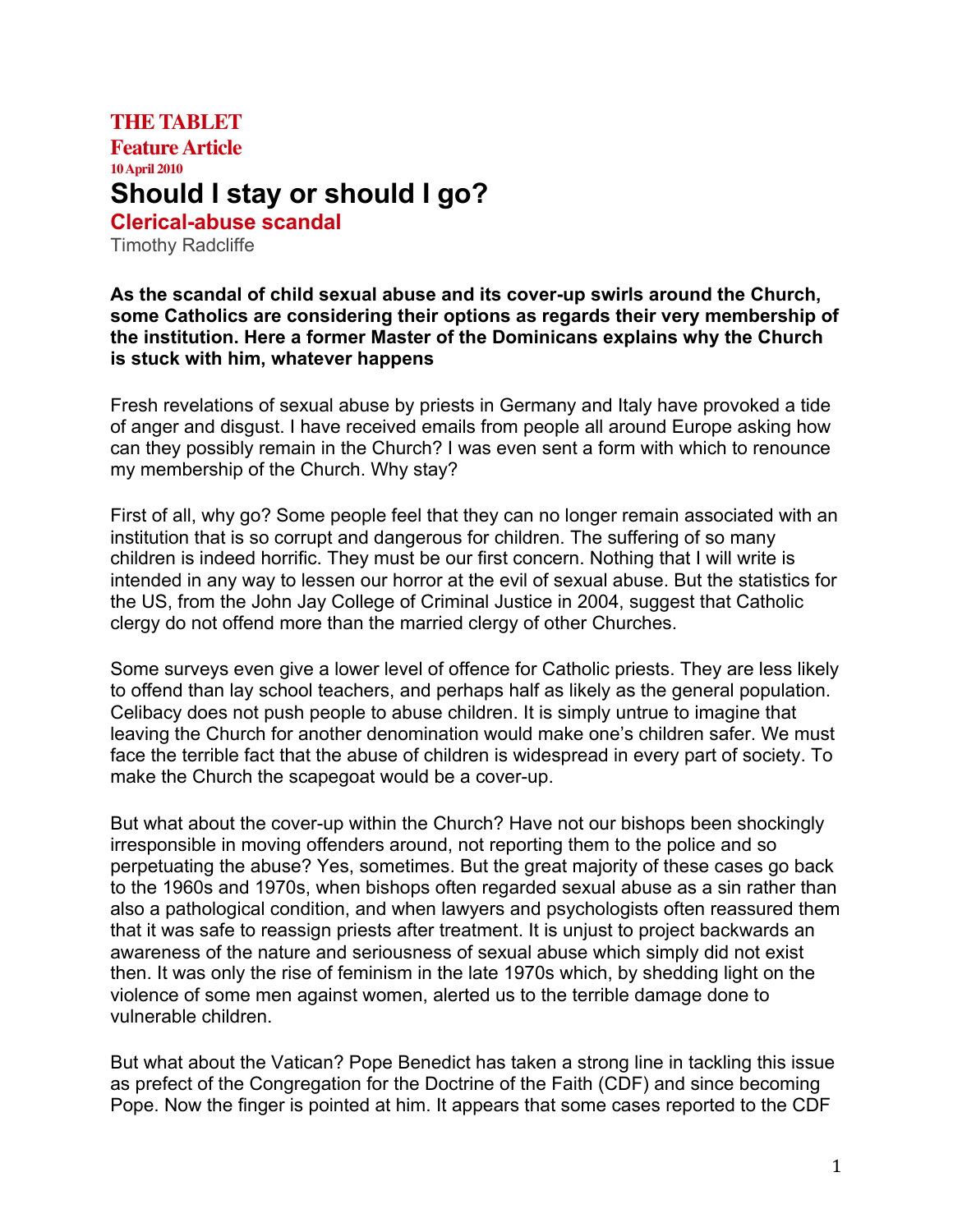under his watch were not dealt with. Isn't the Pope's credibility undermined? There are demonstrators in front of St Peter's calling for his resignation. I am morally certain that he bears no blame here.

It is generally imagined that the Vatican is a vast and efficient organisation. In fact it is tiny. The CDF only employs 45 people, dealing with doctrinal and disciplinary issues for a Church which has 1.3 billion members, 17 per cent of the world's population, and some 400,000 priests. When I dealt with the CDF as Master of the Dominican Order, it was obvious that they were struggling to cope. Documents slipped through the cracks. Cardinal Joseph Ratzinger lamented to me that the staff was simply too small for the job.

People are furious with the Vatican's failure to open up its files and offer a clear explanation of what happened. Why is it so secretive? Angry and hurt Catholics feel a right to transparent government. I agree. But we must, in justice, understand why the Vatican is so self-protective. There were more martyrs in the twentieth century than in all the previous centuries combined. Bishops and priests, Religious and laity were assassinated in Western Europe, in Soviet countries, in Africa, Latin America and Asia.

Many Catholics still suffer imprisonment and death for their faith. Of course, the Vatican tends to stress confidentiality; this has been necessary to protect the Church from people who wish to destroy her. So it is understandable that the Vatican reacts aggressively to demands for transparency and will read legitimate requests for openness as a form of persecution. And some people in the media do, without any doubt, wish to damage the credibility of the Church.

But we owe a debt of gratitude to the press for its insistence that the Church face its failures. If it had not been for the media, then this shameful abuse might have remained unaddressed.

Confidentiality is also a consequence of the Church's insistence on the right of everyone accused to keep their good name until they are proved to be guilty. This is very hard for our society to understand, whose media destroy people's reputations without a thought.

Why go? If it is to find a safer haven, a less corrupt Church, then I think that you will be disappointed. I too long for more transparent government, more open debate, but the Church's secrecy is understandable, and sometimes necessary. To understand is not always to condone, but necessary if we are to act justly.

Why stay? I must lay my cards on the table; even if the Church were obviously worse than other Churches, I still would not go. I am not a Catholic because our Church is the best, or even because I like Catholicism. I do love much about my Church but there are aspects of it which I dislike. I am not a Catholic because of a consumer option for an ecclesiastical Waitrose rather than Tesco, but because I believe that it embodies something which is essential to the Christian witness to the Resurrection, visible unity.